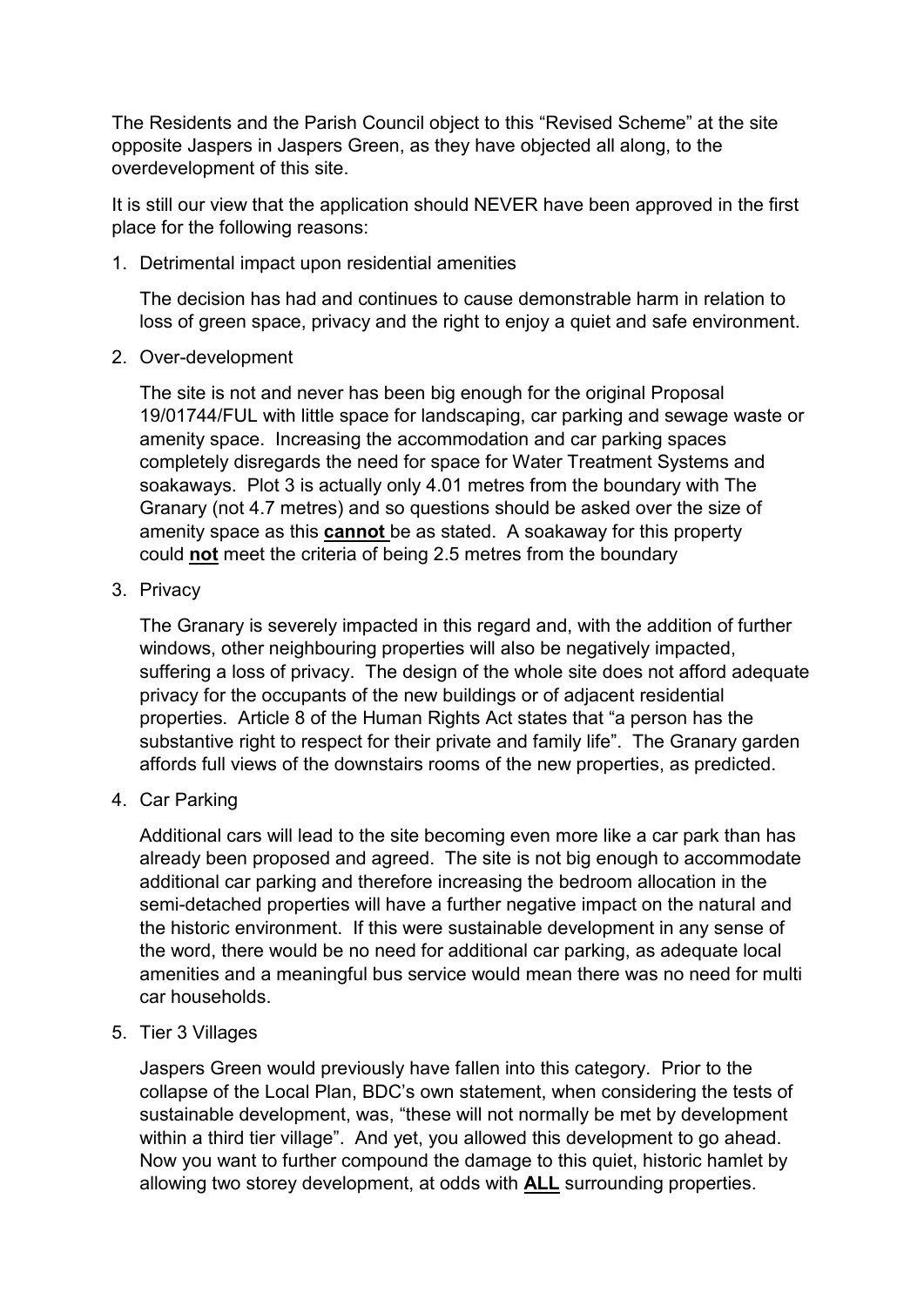Jaspers Green has become the unfortunate location for "presumptive planning". All of our objections have been repeatedly ignored and dismissed, and we feel certain that it was never intended that presumptive permission be granted in locations where total reliance on private vehicles would be the norm.

## 6. Sewage

**THERE IS NO MAINS SEWER IN JASPERS GREEN**. The Officer's condescending report which acknowledges "Concerns where the sewerage would be dealt with" is too little, too late.

The Planning Portal records a total of **19** references to the lack of Mains Sewers in Jaspers Green across three separate applications which falsely claimed Mains Sewers would be used. This error in the current application was only corrected on 22nd January 2021 following the perseverance of a resident who entered into direct email communication with the Planning Officer. The Planning Committee granted permission in June 2020 based on an incorrect, misleading claim, signed and declared as "true and accurate" on 19<sup>th</sup> September 2019. How can this be within planning protocol?

Given that the site is totally overdeveloped, current legislation, as set out by the Environment Agency, will make the use of Water Treatment systems extremely difficult. Clear water run-off from a Water Treatment system can only be into a ditch that is "free flowing 12 months of the year" – there isn't one.

Something of a conundrum, all created by a false statement on a Planning Application which BDC completely ignored. Is it legal to make false statements on a Planning Application Form?

7. Access

The Application Form states that there will be no alteration to the Pedestrian and Vehicle Access proposed from the public highway. This is untrue as the plans indicate quite clearly that the access will, in fact, cross with the access to The Granary and the privately owned farmland beyond. No consideration has been given to existing deeds and the easement which allows free access over the verge to reach the properties which are now behind the development site.

## 8. Ownership

The Application Form states that the applicant is the owner of all of the land to which the application relates. We dispute that as the applicant does not own the verge over which access to the site is required.

## 9. Flooding

Residents who have lived in Jaspers Green all their lives have never seen the ditch on the verge flood before. This winter however, there was terrible flooding as the paddock has now been concreted over; how will this be resolved?